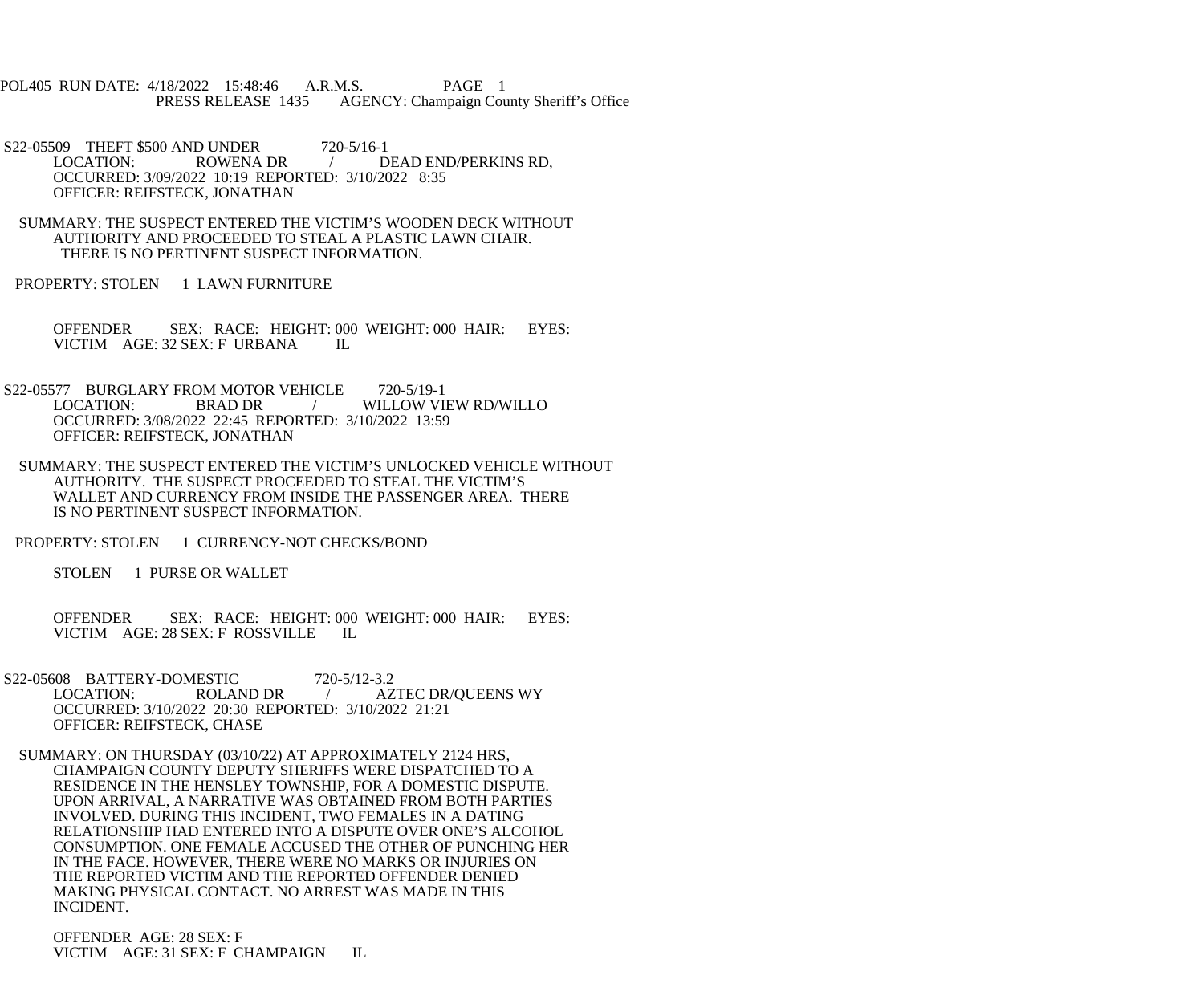POL405 RUN DATE: 4/18/2022 15:48:46 A.R.M.S. PAGE 2<br>PRESS RELEASE 1435 AGENCY: Champaign Cou AGENCY: Champaign County Sheriff's Office

S22-05613 BATTERY-DOMESTIC 720-5/12-3.2<br>LOCATION: ROLAND DR / AZ / AZTEC DR/QUEENS WY OCCURRED: 3/10/2022 22:35 REPORTED: 3/10/2022 22:43 OFFICER: PLOTNER, BRIAN

 SUMMARY: ON 3/10/2022, CHAMPAIGN COUNTY SHERIFF'S DEPUTIES WERE DISPATCHED TO A PRIVATE RESIDENCE IN CHAMPAIGN FOR AN UNKNOWN ISSUE. UPON ARRIVAL, DEPUTIES INTERVIEWED ALL PARTIES INVOLVED AND DETERMINED IT WAS A DOMESTIC BATTERY. DEPUTIES PLACED THE OFFENDER UNDER ARREST AND TRANSPORTED THEM TO THE CCSO SATELLITE JAIL.

 OFFENDER AGE: 28 SEX: F VICTIM AGE: 28 SEX: F CHAMPAIGN IL<br>VICTIM AGE: 31 SEX: F CHAMPAIGN IL VICTIM AGE: 31 SEX: F CHAMPAIGN

ARRESTS: YOUNG WHITNEY MARSHENETT AGE: 31 SEX: F 2603 ROLAND DR CHAMPAIGN IL CHARGE: BATTERY-DOMESTIC 720-5/12-3.2 BATTERY-DOMESTIC CHARGE: BATTERY-DOMESTIC 720-5/12-3.2 BATTERY-DOMESTIC AT: 2306 ROLAND DR APT A BY: PLOTNER, BRIAN

 S22-05674 WARRANT-IN STATE DRIVING UNDER SUSPENDED LICENSE 625-5/6-303<br>EXPIRED REGISTRATION 625-5/3-413F EXPIRED REGISTRATION LOCATION: E WINDSOR RD E / @ S VINE ST OCCURRED: 3/11/2022 15:00 REPORTED: 3/11/2022 15:04 OFFICER: STUCKEY, MATTHEW

 SUMMARY: ON 3/11/2022, DEPUTIES CONDUCTED A TRAFFIC STOP FOR EXPIRED REGISTRATION TAG. DEPUTIES LEARNED THE DRIVER HAD A WARRANT FOR ARREST FOR AN FTA DRIVING ON A SUSPENDED LICENSE. THE DRIVER WAS ARRESTED AND TAKEN TO CHAMPAIGN COUNTY JAIL. NOTHING FURTHER TO REPORT AT THIS TIME.

 PEOPLE: VICTIM SOCIETY-WARRANTS/RECOVERED PROPERTY OFFENDER AGE: 37 SEX: F

 ARRESTS: WHITNEY KEYONA D AGE: 37 SEX: F 1555 HUNTER ST URBANA IL CHARGE: WARRANT-IN STATE WARRANT<br>AT: WINDSOR RD/VINE ST BY: STUCKEY. MATTHEW AT: WINDSOR RD/VINE ST BY:<br>WHITNEY KEYONA D WHITNEY KEYONA D AGE: 37 SEX: F 1555 HUNTER ST URBANA IL<br>CHARGE: DRIVING UNDER SUSPENDED LICENSE 625-5/6-303 DRIVING UNDER SUSPENDED L CHARGE: DRIVING UNDER SUSPENDED LICENSE AT: WINDSOR RD/VINE ST BY: STUCKEY, MATTHEW

S22-05838 FUGITIVE FROM JUSTICE 725 ILCS 225/2<br>LOCATION: 2850 COUNTY RD. / 1000 2850 COUNTY RD. / 1000N OCCURRED: 3/14/2022 6:42 REPORTED: 3/14/2022 6:42 OFFICER: REIFSTECK, JONATHAN